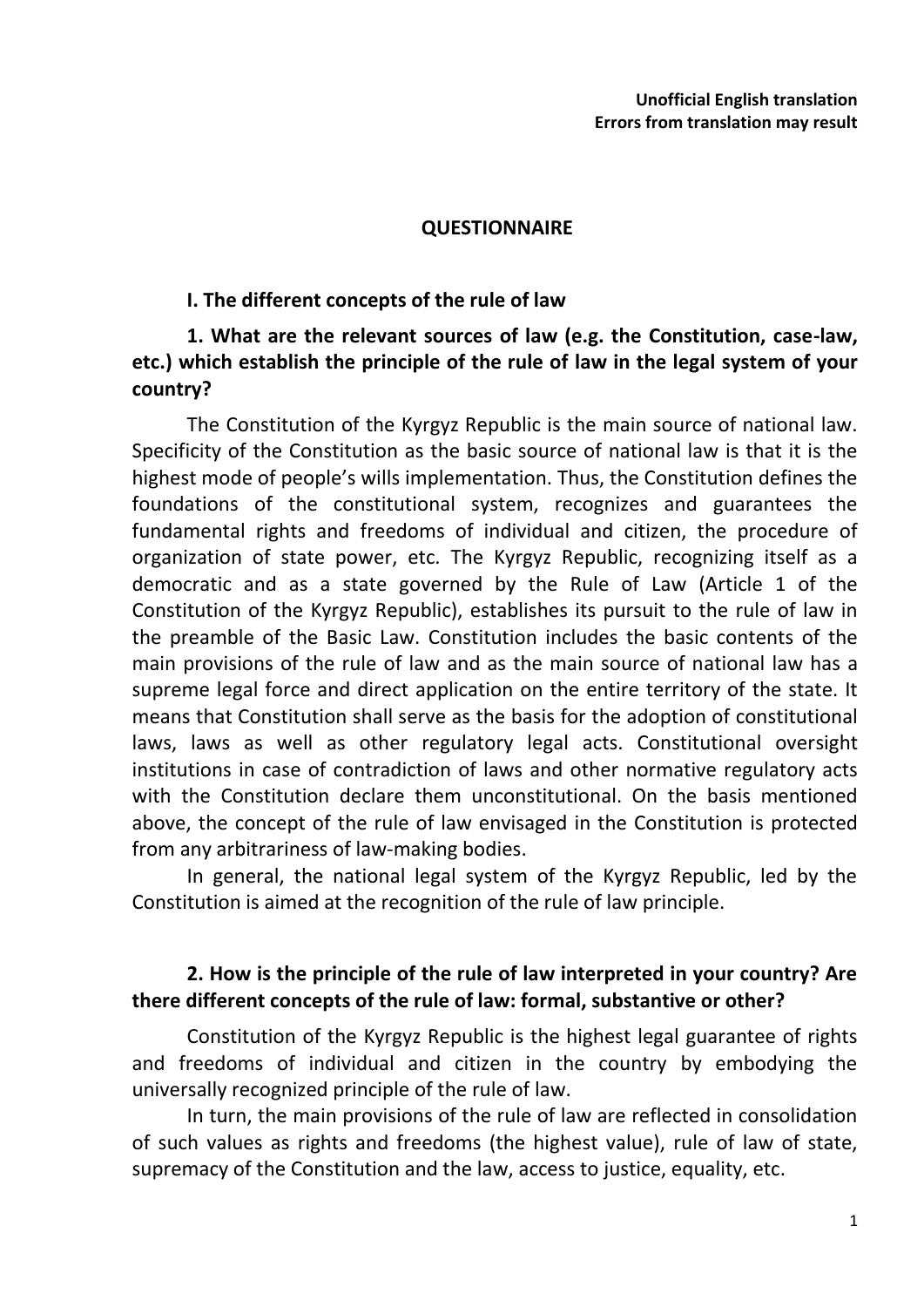Thus, embodying the ideas of justice and equality, Constitution of the Kyrgyz Republic declares the principle of everyone's equality before the law and courts (Article 16 of the Constitution). In the view of this in the legal community real life, the execution, distribution of the benefits are carried out and there is a requital for both merits and caused harm as well as for various kinds of violations. Therein the equalization measure – becomes the principle "equal for equal".

Hereinafter developing the idea of equality, the state safeguards the equality of individual and citizen's rights and freedoms irrespective of sex, race, language, disability, ethnicity, belief, age, political and other opinions, education, origin, proprietary and other status as well as other circumstances. Consequently, the public authority is entitled to publish only those laws that qualify the specified criteria of justice and equality. Thus, the basic ideas of justice and equality building the essence of the rule of law, are the quintessence of the Basic Law of the country, define the legal parameters of social life and specified in the laws and other normative legal acts.

Commitment of the Kyrgyz Republic to the principle of the rule of law is also affirmed by set comprehensive human rights and freedoms protection mechanisms, including:

- The laws that deny or derogate human and civil rights and freedoms shall not be adopted in the Kyrgyz Republic;
- Everyone shall have the right to protect his/her rights and freedoms by any means that are not prohibited by law;
- Everyone shall have the right to be provided with qualified legal aid. In cases provided for in law, legal aid is rendered at the expense of the state.
- Guarantee everyone the right to judicial protection of his rights and freedoms, including the right to appeal against the actions (inaction) of state agencies, local self-government bodies and their officials
- Everyone shall have the right to apply in accordance with international treaties to international human rights bodies seeking protection of violated rights and freedoms, if domestic legal remedies are exhausted.

The Basic law establishes such constitutional values, ensuring the supremacy of the Constitution in the hierarchy of national legal system with the all main principles, goals and values.

Thus, Constitution as a regulatory legal act has the supreme legal force and direct application. The laws and other relevant legal acts shall not contradict to the Constitution.

The state bodies, local self-government, officials, citizens and their associations are obliged to observe the Constitution and laws. In addition, international treaties to which the Kyrgyz Republic is a party which have entered into force under the established legal procedure and also the universally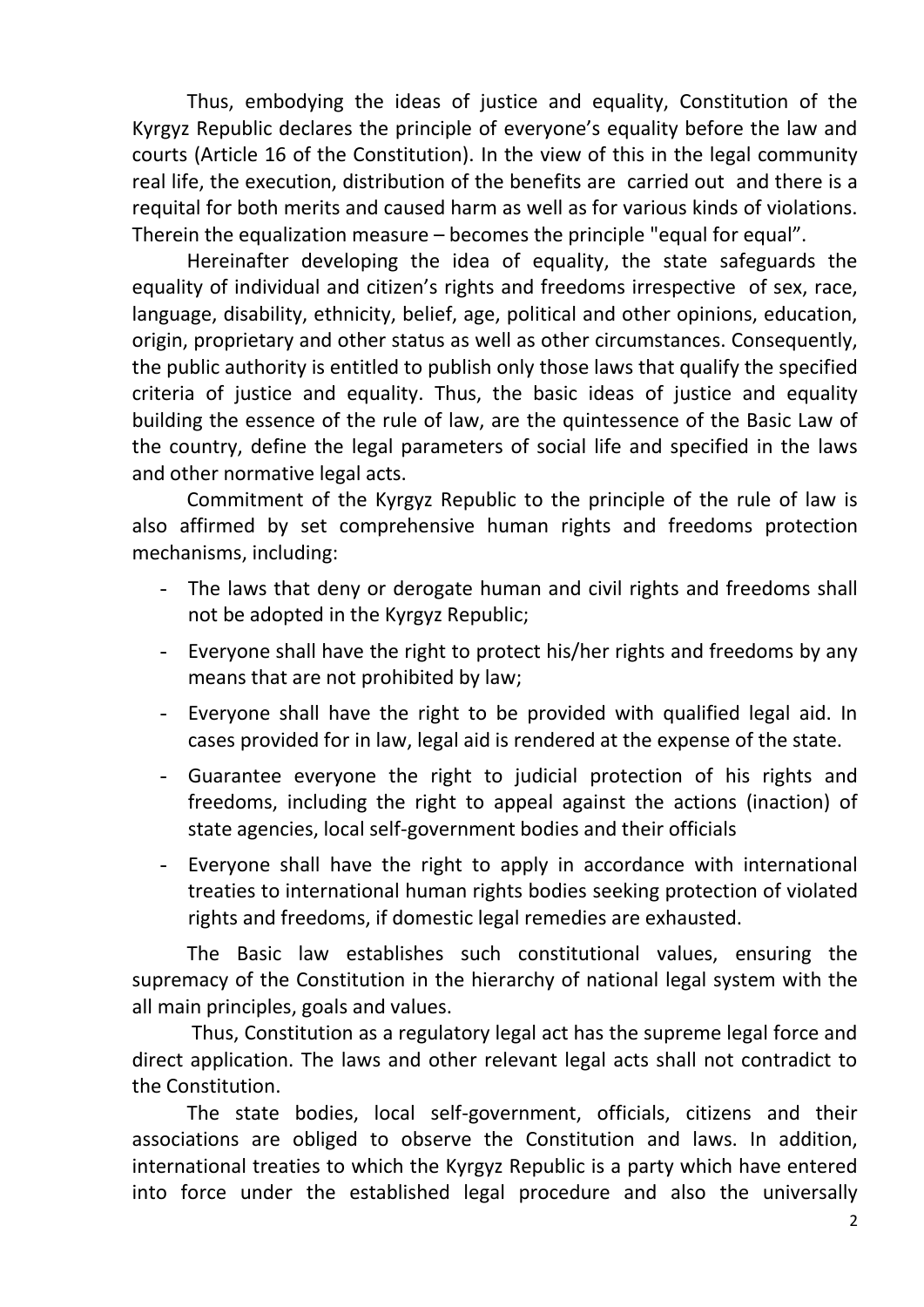recognized principles and norms of international law are the integral part of the legal system of the Kyrgyz Republic.

Thereby, human and citizen rights and freedoms act directly and define the meaning and the content of the activity of legislative and executive power and self-governance bodies (Article 16).

The above mentioned demonstrates that the national legal system of the Kyrgyz Republic doesn't follow the way of interpretation the principle rule of law in substantive or formalistic form.

## **3. Are there specific fields of law in which your Court ensures respect for the rule of law (e.g. criminal law, electoral law, etc.)?**

Constitutional Chamber performs judicial constitutional oversight aimed at protection the constitutional framework, rights and freedoms of the individual and citizen, ensuring the supremacy and direct application of the Constitution on the entire territory of the state. Constitutional Chamber within the framework of constitutional proceeding:

1) declares the laws and other regulatory legal acts unconstitutional in the event that they contradict the Constitution;

2) issues opinion (conclusion) on the constitutionality of international treaties not entered into force and to which the Kyrgyz Republic is a party;

3) issues opinion (conclusion) on the draft law on changes to the Constitution.

Eliminating the unconstitutional legal acts, the Constitutional Chamber restores justice to the citizens whose' constitutional rights and freedoms have been violated, and thereby ensures the supremacy of the law. Whereas, deciding the issue of constitutionality of the challenged law and other normative legal acts, the Constitutional Chamber sets and makes decisions exclusively on the issues of law. Hence, within its mandate the Constitutional Chamber ensures adherence of the rule of law in the national legal system, meanwhile not setting the priorities on the area of the law.

## **4. Is there case-law on the content of the principle of the rule of law? What are the core elements of this principle according to the case-law? Please provide relevant examples from case-law.**

As the highest judicial body of constitutional oversight, the Constitutional Chamber in all decisions interprets certain elements of principle of the rule of law. Moreover, the essence of interpretation is to disclose the content of the main provisions of the concept of the rule of law for further practical rule-making and enforcement of the law by the relevant authorities.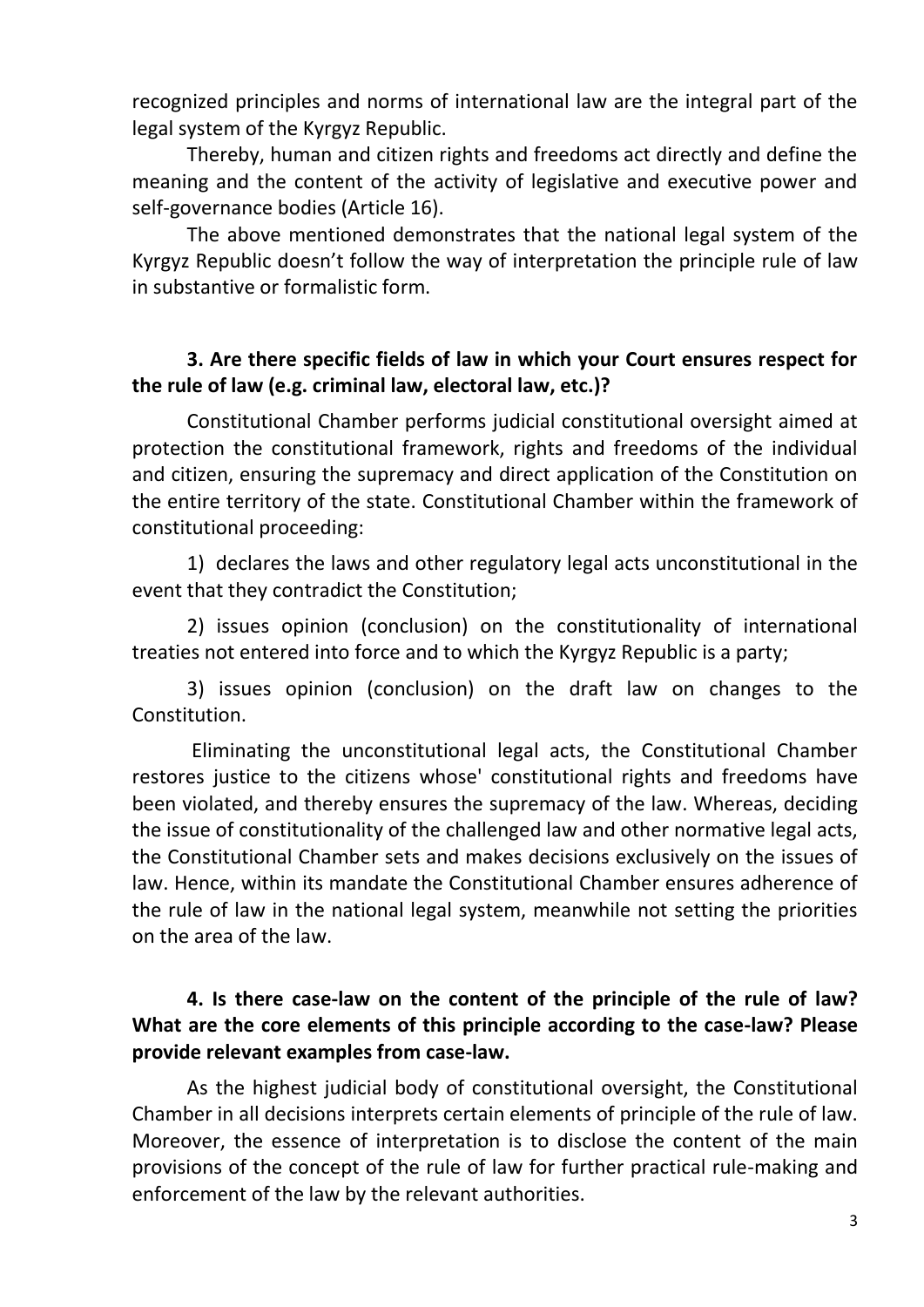For example, decision of the Constitutional Chamber dated 24 September 2014 noted that the supremacy of the Constitution means that any legal act, any action of the authority or its official must comply with the Constitution of the Kyrgyz Republic and shall not contradict its' requirements. The necessity of ensuring the unity, integrity and consistency of the whole legal system determines supremacy of the Constitution of the Kyrgyz Republic.

In another decision dated 11 July 2014, the Constitutional Chamber noted that the principle of supremacy of the Constitution is an integral attribute of the rule of law state and requires strict compliance with the Constitution by state authority, individuals and legal entities.

The Kyrgyz Republic is the Rule of Law State that means it's functioning as a special entity of public authority ensuring the rule of law, subordination of all its bodies and activities to the Constitution and laws which in turn requires subordination of the politics to the law, political actions and decisions to the constitutional legal requirements.

Developing the idea of the rule of law in the decision dated 11 May 2016, the Constitutional Chamber establishes that compliance of constitutional principle of equality which safeguards protection against all forms of discrimination in the execution of rights and freedoms, means, in addition, the prohibition to introduce such differences in the rights of persons belonging to the same category, which do not have an objective and reasonable justification.

Further on, the Constitutional Chamber revealed in its decision dated 31 January 2014 one of the most important integral elements of the rule of law, noting that the right to judicial protection implies, in particular, that the case must be revised by the legally established court whose competence to consider this case and its procedure shall be defined by the law.

In the meantime, the legislative regulation of the justice administration envisaging the specific guarantees of full exercising the right to judicial protection and ensuring effective remedy shall not abolish or derogate the rights and freedoms of individual and citizen, and their possible restrictions must be proportionate and preconditioned by protection of the constitutional values.

Developing this legal position, the Constitutional Chamber in decision dated 14 May 2014 noted that the restriction of the rights and freedoms of individual and citizen the Constitution of Kyrgyz Republic requires strict compliance of the conditions: the restriction must be presented in a strictly defined legal form – in the form of the law; restriction can be permissible only if it serves a particular purpose specified in the Constitution of the Kyrgyz Republic; restriction is allowable only to the extent that it is necessary for the protection of constitutional values. At the same, Constitutional Chamber noted that establishing principles, objectives and the legal form of restrictions, i.e. bases (general conditions) limitation of rights and freedoms, the Constitution of the Kyrgyz Republic thus protects the rights and freedoms of the individual against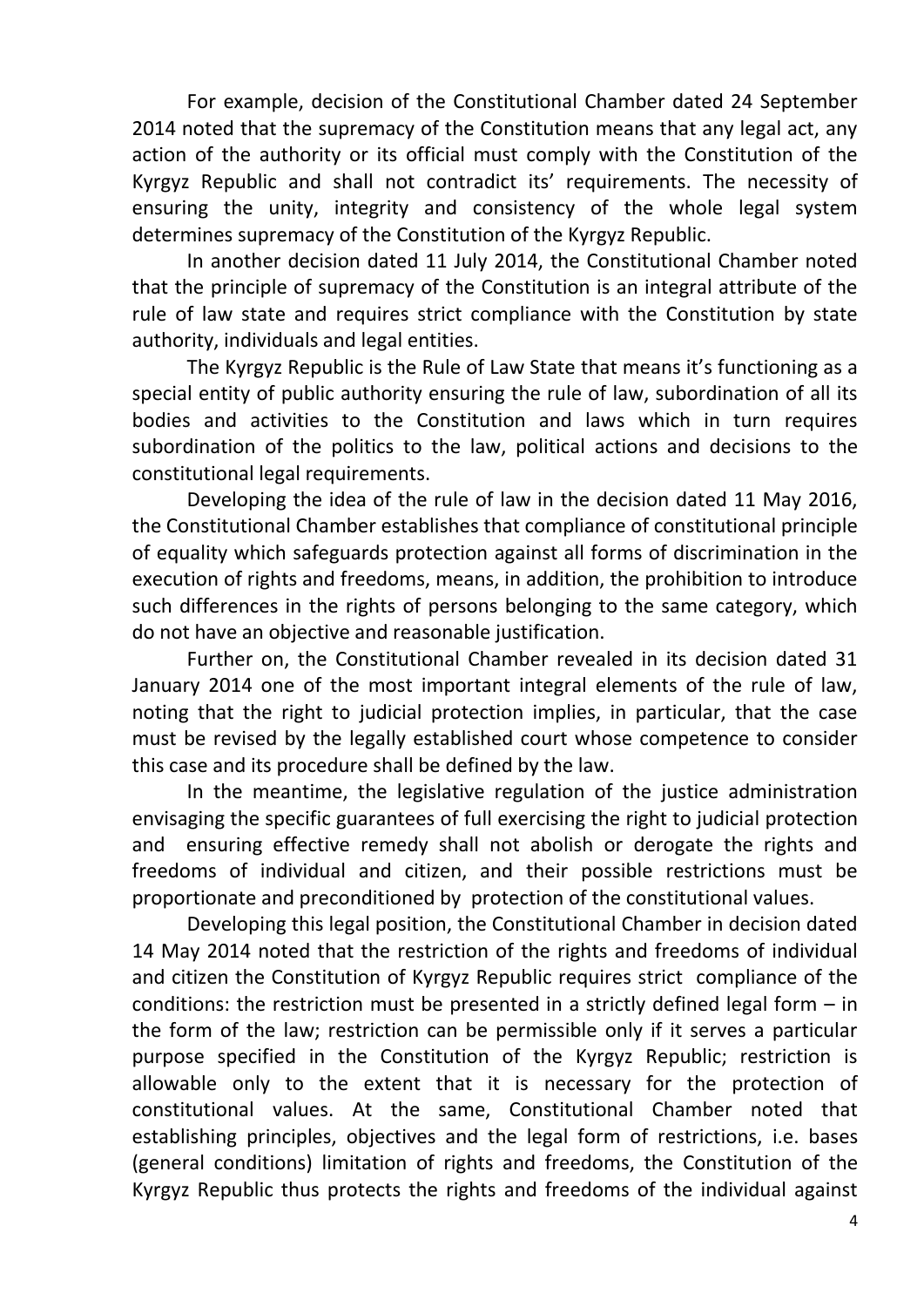arbitrary action by the state, and at the same time obliges the government to restrict them in the name of protection of public interests.

## **5. Has the concept of the rule of law changed over time in case-law in your country? If so, please describe these changes referring to examples.**

Hereinbefore there were specified the most important constituent elements of the rule of law, recognized and guaranteed by the Basic Law of the country. So, since the independence of the Kyrgyz Republic (1991) the content of reviewed constitutional values was not changed. However, it should be noted that the constitutional justice having the objective - formation of the rule of law state, with fundamental features such as supremacy of the law, Constitution and the statute, respect for the rights and freedoms of individual and citizen, has become an essential attribute of the democratic reforms in the country. Therefore, the establishment of judicial constitutional oversight institute in the Kyrgyz Republic was an important step towards the democratization of social relations, of formation in the state the constitutional legality. In turn, the Constitutional Chamber, in the framework of the assigned powers, ensures the stability of the constitutional order in the country, protection of constitutional rights and freedoms of individual and citizen. Thus, Constitutional Chamber, implementing constitutional powers, seeks to assert the concept of the rule of law in the national legal system.

## **6. Does international law have an impact on the interpretation of the principle of the rule of law in your country?**

According to the Constitution international treaties to which the Kyrgyz Republic is a party that have entered into force under the established legal procedure and also the universally recognized principles and norms of international law shall be the constituent part of the legal system of the Kyrgyz Republic. Therefore International law (international treaties to which the Kyrgyz Republic is a party that have entered into force under the established legal procedure and also the universally recognized principles and norms of international law) has a significant influence on the formation and dynamics of the national law, by imposing on the Kyrgyz Republic pursuant to obligations when signing various international treaties.

Thus, implementation of many international treaties, proclaiming the idea of the rule of law, is an example of the practical interpretation of this principle in the national legal system. At the same time, analysis of the Constitutional Chamber decisions shows the most frequent using in practice regulations of international legal instruments (the Universal Declaration of Human Rights, the International Covenant on Civil and Political Rights, the International Covenant on Economic, Social and Cultural Rights, the Bangalore Principles of Judicial Conduct,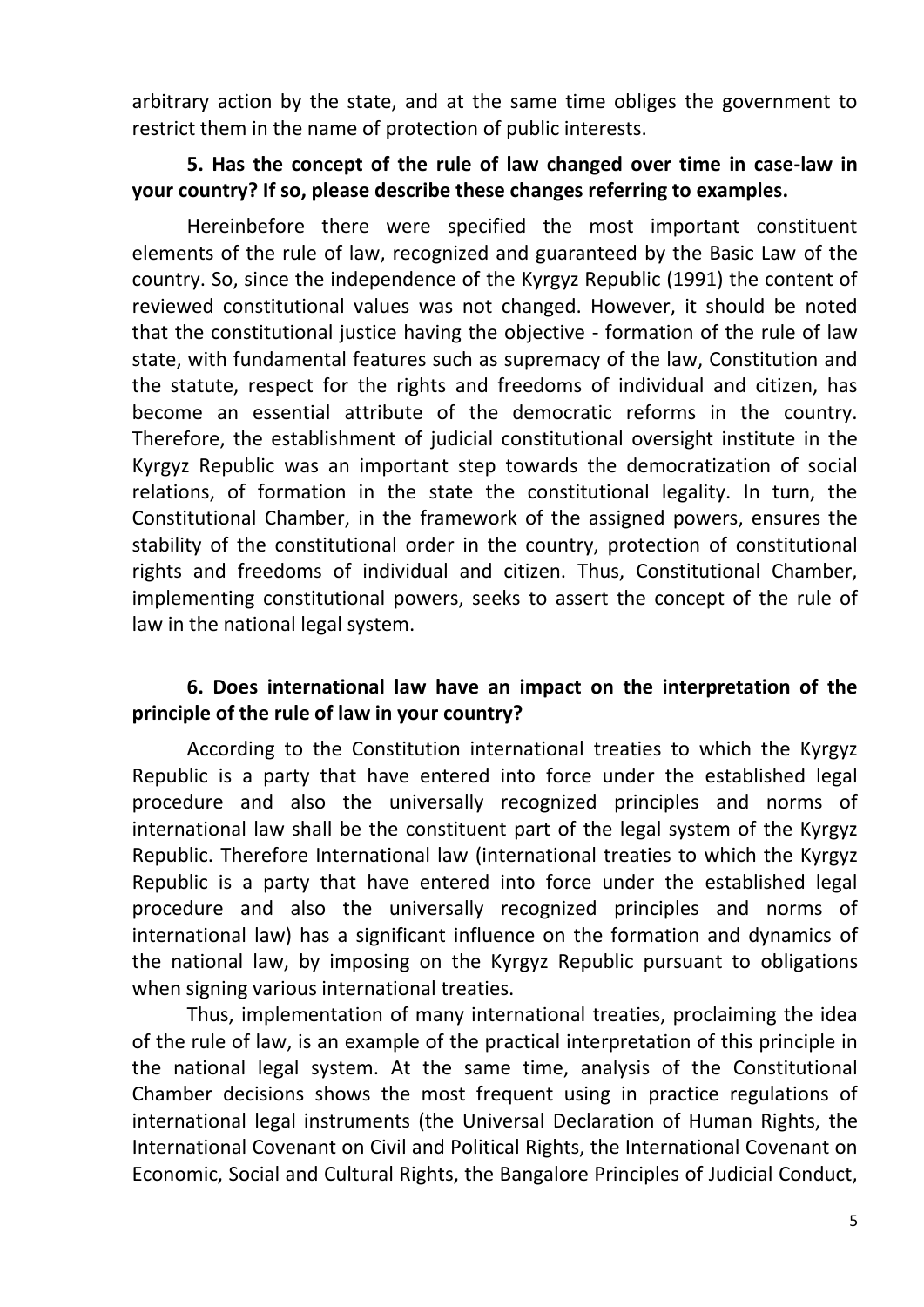and others.) formulated to justify its legal positions. Constitutional Chamber referring to some international treaties, relates norms of national legislation with international law in the part a reasonable balance of interests of the individual, society and state. Further developing the idea and application of international law, the Constitutional Chamber noted that entered into force and, accordingly, are applicable international treaties should be performed by States parties voluntarily on the basis of the principle of good faith performance of the obligations pacta sunt servanda (in the conclusion of the Constitutional Chamber of 11 October 2016) .

#### **II. New challenges to the rule of law**

### **7. Are there major threats to the rule of law at the national level or have there been such threats in your country (e.g. economic crises)?**

Establishment of the rule of law, based on the principles of respect, protection and ensuring the human rights in all spheres of social, political and economic life of the country is the main factor of stability of the State and the successful development of Kyrgyzstan. The absence of the rule of law and disregard of the legitimate interests of citizens twice has led to the revolutionary change of power in Kyrgyzstan. In these extraordinary situations there took place adoption of normative legal acts took place which in one or another way infringements of the rights and freedoms of individual and citizen.

Undoubtedly, there are threats such as corruption, bureaucracy, the economic crisis as in many democratic countries, causing the instability of legal system, compelling to make political decisions directly threatening the firmness of rights and freedoms of citizens.

National Strategy of Sustainable Development of the Kyrgyz Republic for the period 2013-2017 and the National Security Concept of the Kyrgyz Republic with important provisions aimed at realization of human rights and freedoms, noted that corruption has become a serious threat to the rule of law, undermine the confidence to the authorities, the principles of public administration.

Corruption undermining the authority of the state and violating established procedure in exercising the powers of officials, detrimental to establishment of democratic foundations of society management and essential limits the constitutional rights and freedoms of man and citizen. Aimed at shattering the economic, legal and social foundations of society, corruption poses a real threat not only to each citizen of the country, but also for the constitutional order as a whole. In this context, the primary importance is raising the authority of the Constitution. Criticism the ineffectiveness of certain provisions of the Constitution must not call into question the stability of the constitutional system. The main criterion for evaluating actions and decisions of state bodies should be their compliance with the Constitution.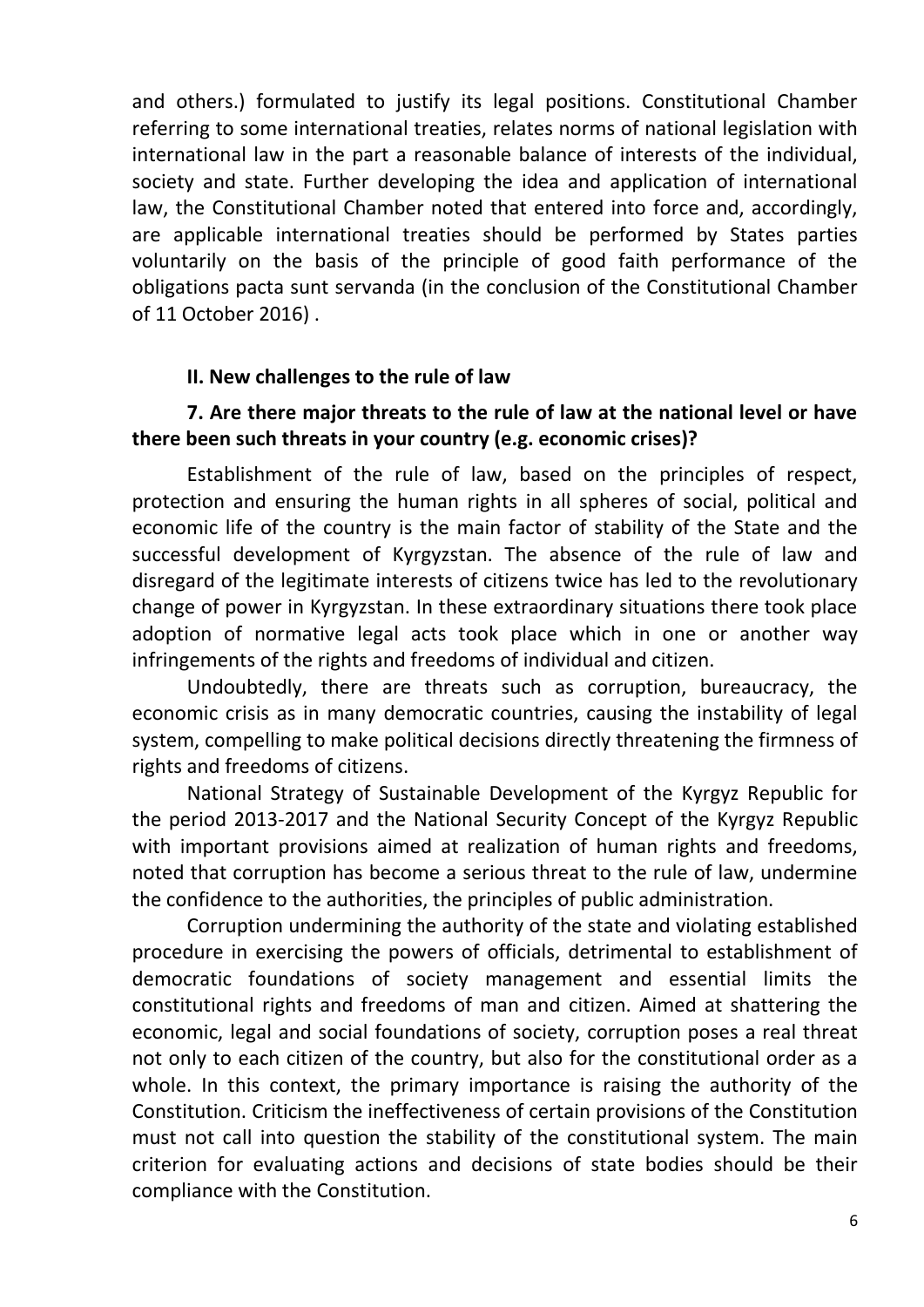### **8. Have international events and developments had a repercussion on the interpretation of the rule of law in your country (e.g. migration, terrorism)?**

International events have not affected the interpretation of the rule of law in Kyrgyzstan. Despite of the various international events in the world, everybody have to abide the Constitution and other laws and regulations as well as international law in the territory of the Kyrgyz Republic.

**9. Has your Court dealt with the collisions between national and international legal norms? Have there been cases of different interpretation of a certain right or freedom by your Court compared to regional / international courts (e.g. the African, Inter-American or European Courts) or international bodies (notably, the UN Human Rights Committee)? Are there related difficulties in implementing decisions of such courts / bodies? What is the essence of these difficulties? Please provide examples.**

According to the Constitution of the Kyrgyz Republic the Constitutional Chamber of the Supreme Court of the Kyrgyz Republic issues opinion (conclusion) on the constitutionality of international treaties not entered into force and to which the Kyrgyz Republic is a party. The rights to submit a petition on issuing opinion on the constitutionality of international agreements which have not entered into force for the Kyrgyz Republic are assigned by subjects listed in the Constitutional Law "On the Constitutional Chamber of the Supreme court of the Kyrgyz Republic".

However, the Constitutional Chamber has not received such kinds of petitions.

Moreover, in practice, cases of different interpretation of certain rights or freedoms by the Constitutional Chamber compared to regional / international courts or international bodies are not observed.

However, it should be noted that within the framework of constitutional legal proceedings, checking the constitutionality of the challenged normative legal act with regard to the restrictions established by law in respect of certain rights and freedoms, the Constitutional Chamber pays particular attention to evaluating proportionality of these restrictions, their compliance with constitutional values. At the same time, the Constitutional Chamber correlates the norms of national legislation with international law regarding a reasonable balance of interests of the individual, society and state.

### **III. The law and the state**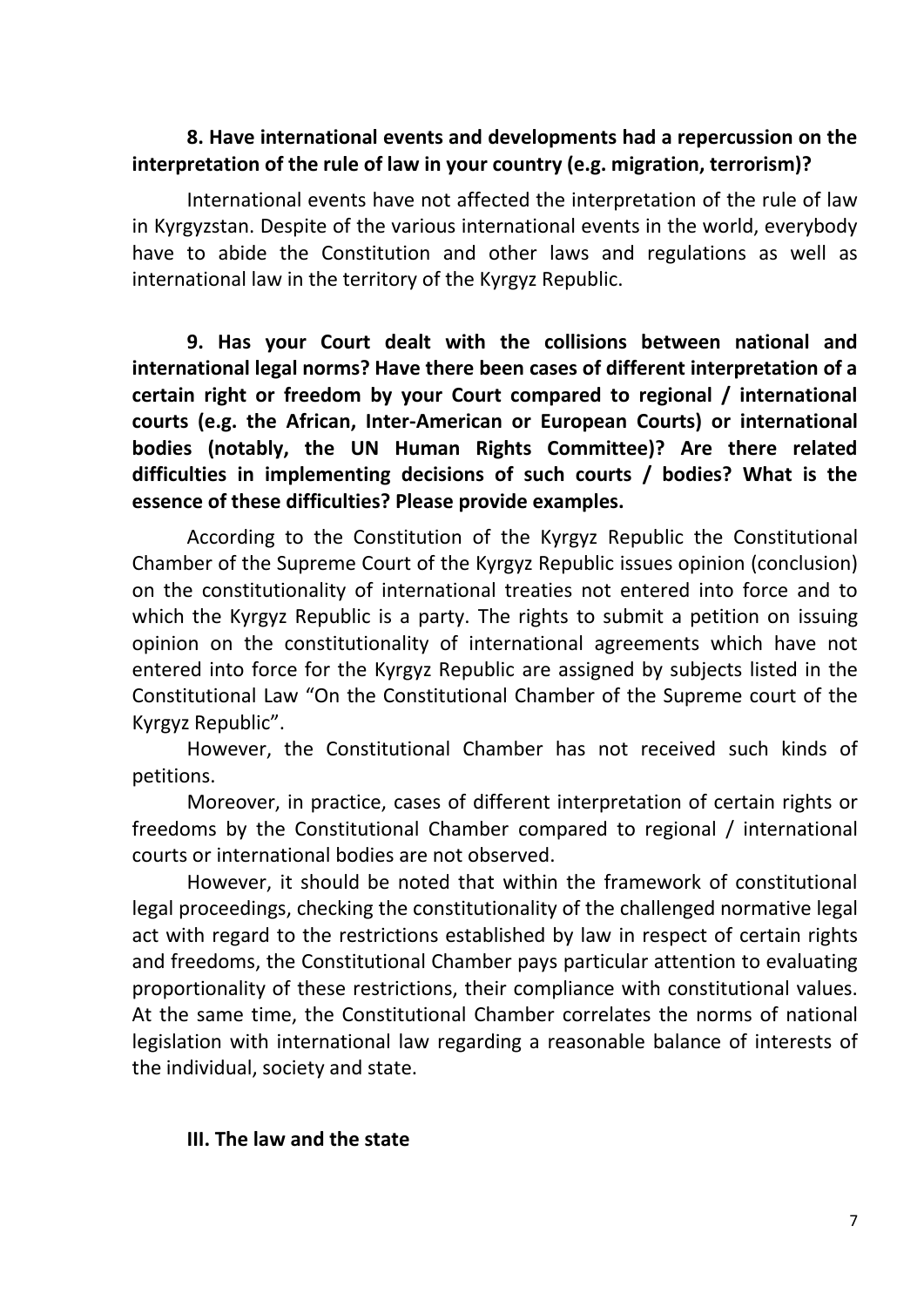## **10. What is the impact of the case-law of your Court on guaranteeing that state powers act within the constitutional limits of their authority?**

The practice of the Constitutional Chamber has a direct impact on guaranteeing that state powers act within the constitutional limits of their authority. Constitutional Chamber in its decisions gives to the relevant rulemaking body instructions to eliminate in regulatory legal acts the gaps, contradictions and legal uncertainty. Influence of the practice of the Constitutional Chamber is also caused by the legal force of its acts. According to the Constitutional law "On the Constitutional Chamber of the Supreme Court of the Kyrgyz Republic", acts of the Constitutional Chamber shall be mandatory for all state agencies, local self-governance bodies, officials, public associations, private persons and legal entities and shall be subject to implementation on the entire territory of the Kyrgyz Republic.

So, in the case concerning the constitutional review of Article 5 paragraph 2 item 2 of the Law of the Kyrgyz Republic "On the republican budget of the Kyrgyz Republic for 2013 and projection for 2014-2015" and of Article 5 paragraph 2 item 2 of the Law of the Kyrgyz Republic "On the republican budget of the Kyrgyz Republic for 2014 and projection for 2015-2016" (in decision dated 11 April 2014 № 25-P), Government contested the provision of the Law "On the republican budget of the Kyrgyz Republic", according which main committee of the Parliament should give consent for the approval of capital investments from the state budget, that was itemized after the adoption of the law, ie, at the stage of implementation of the law on the national budget.

Having considered the case, the Constitutional Chamber has come to the conclusion that the established by the legislator negotiation procedure of planning capital investments from the republican budget with the specialized committee of Parliament can not be carried out at the stage of implementation of the law on the republican budget. Conferring the specialized committee authority stipulated by challenged provision at this stage of the budget process, is an interference in the Government activity on implementation of the national budget, which is contrary to the Constitution and violates the principle of separation of powers.

It is necessary to pay attention that the Constitutional Chamber in its decision has distinguished between the powers of the Government and the Parliament at each stage of the budgetary process, proceeding from the principle of separation of powers, which is proclaimed by the Constitution of the Kyrgyz Republic.

In the decision it is also noted that the parliamentary control, being one of main, after legislative function of Parliament, has to be carried out with the exclusion of intervention in direct executive and administrative activity of executive authorities.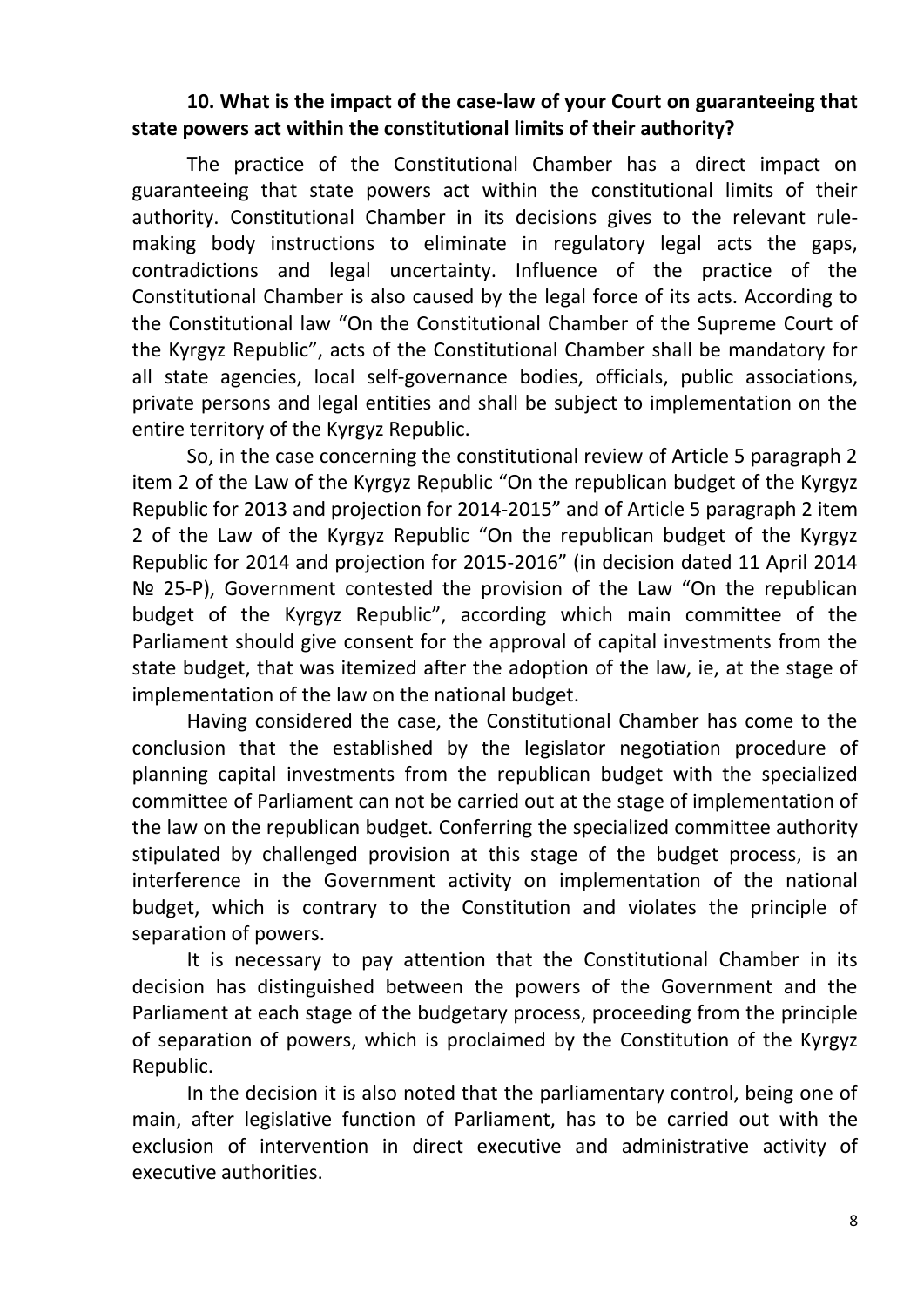Proceeding from meaning and content of the Constitution, the Constitutional Chamber noted that the limits of parliamentary control should be where executive authorities start carrying out their main activity powers, to which in accordance with the principle of separation of powers legislative branch can not interfere.

Thereby, understanding the importance of accurate establishment of limits of parliamentary control promotes the organization of the relationship of legislative and executive power in the state on the basis of the principle of separation of powers.

Other examples from the practice of the Constitutional Chamber, to which attention should be paid are the decisions dated 27 December 2013 and 13 January 2014.

In the first decision, the Constitutional Chamber in order to ensure the independence of the judiciary acknowledged that the prosecutors of regions, cities of Bishkek and Osh can not bring proceedings against judges, proceedings on them can be initiated only by the General Prosecutor.

According to the second decision, the right of prosecutor's office to charge or transfer to other investigating authorities investigation of criminal cases against officials has been recognized unconstitutional.

# **11. Do the decisions of your Court have binding force on other courts? Do other / ordinary courts follow / respect the case-law of your Court in all cases? Are there conflicts between your Court and other (supreme) courts?**

The acts of the Constitutional Chamber shall be final and shall be not subject to appeal and also shall be mandatory for all state agencies, local self governance bodies, officials, public associations, private persons and legal entities and shall be subject to implementation on the entire territory of the republic.

In the event that the Constitutional Chamber decides that laws or other normative regulatory acts or provisions thereof are unconstitutional, then such decision shall oblige relevant state agencies and officials thereof to align to the Constitution and the acts of the Constitutional Chamber normative regulatory acts which were adopted by them and which were based on the above documents except for judicial acts. Before the alignment or cancellation thereof the Constitution and the decisions of the Constitutional Chamber shall be directly applied.

Moreover, Constitution establishes that the court shall not have the right to apply a legal and regulatory act which is in contradiction with the Constitution.

In the event that during examination of a case in any judicial instance, there arise a question concerning the constitutionality of the law or other legal and regulatory act on which ruling of the case shall be based, the court shall send an inquiry to the Constitutional Chamber.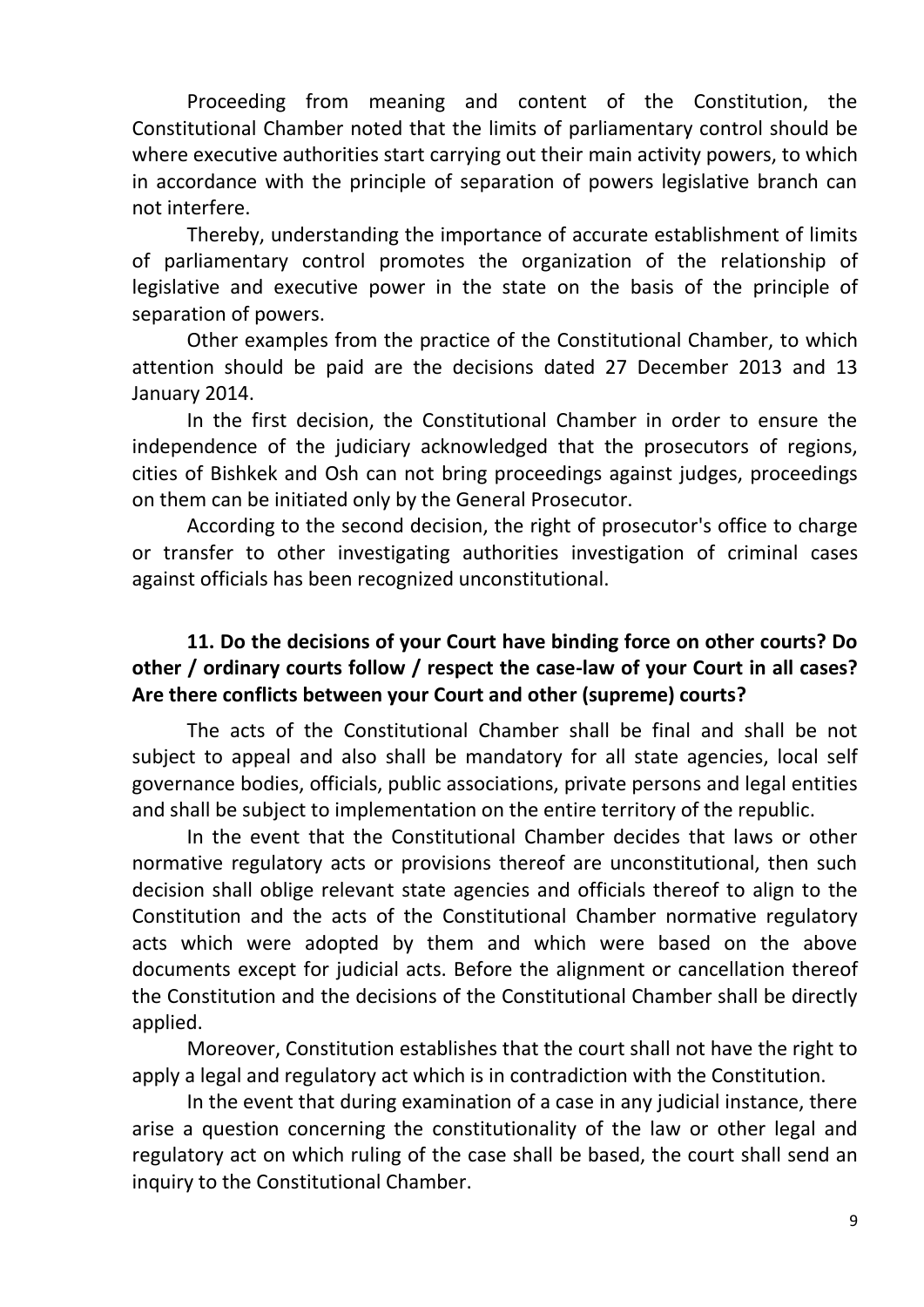**12. Has your Court developed / contributed to standards for law-making and for the application of law? (e.g. by developing concepts like to independence, impartiality, acting in accordance with the law, non bis in idem, nulla poena sine lege, etc.).**

It is important to mention the feature of the human rights activities of the Constitutional Chamber. By taking the decision and resolving the disputes, it indirectly impacts the rules of the law in a particular case, which is reflected in evaluation of a norm and its interpretation in the application process. Constitutional Chamber provides legal characteristics to the normative act, whether it matches the Constitution or not.

Because uncertainty, inaccuracy, internal contradictions, lack of clarity of content of the challenged certain provisions of laws were noted in practice, it was important to pay attention to the need to respect the principle of legal certainty arising from the rule of law.

While recognizing the constitutionality of the adopted laws in general, the Constitutional Chamber in respect of their certain provisions formulated the legal positions that reflect the revealed meaning of the provisions of the law which must be considered and applied both in rule-making, and in law enforcement.

Entrusting competent rule-making authority to adopt a new appropriate regulatory legal act or to exclude from them collisions, legal uncertainty, as well as defining the legal structure of elimination of the revealed shortcomings of normative legal regulation, the Constitutional Chamber to a certain extent performs the function of "the positive legislator", but without substituting the legislator or other rule-making body.

At the same time, the Constitutional Chamber acting within its constitutional status ensures in practice the realization of the principles of the rule of law and a legal state, the development of effective mechanisms for the implementation of constitutional rights and freedoms of citizens, as well as excludes unconstitutional interpretation of the regulatory acts in lawenforcement activity.

## **13. Do you have case-law relating to respect for the rule of law by private actors exercising public functions?**

In the decision on the case "About the constitutionality of Article 28 of the Law "On arbitration courts in the Kyrgyz Republic" dated December 9, 2015, the Constitutional Chamber noted that the constitutional and legal status of arbitration courts established by Article 58 of the Constitution allows to assume that they are formations which are not included to the judicial system, i.e. nonjudicial bodies specializing in the resolution of disputes arising out of civil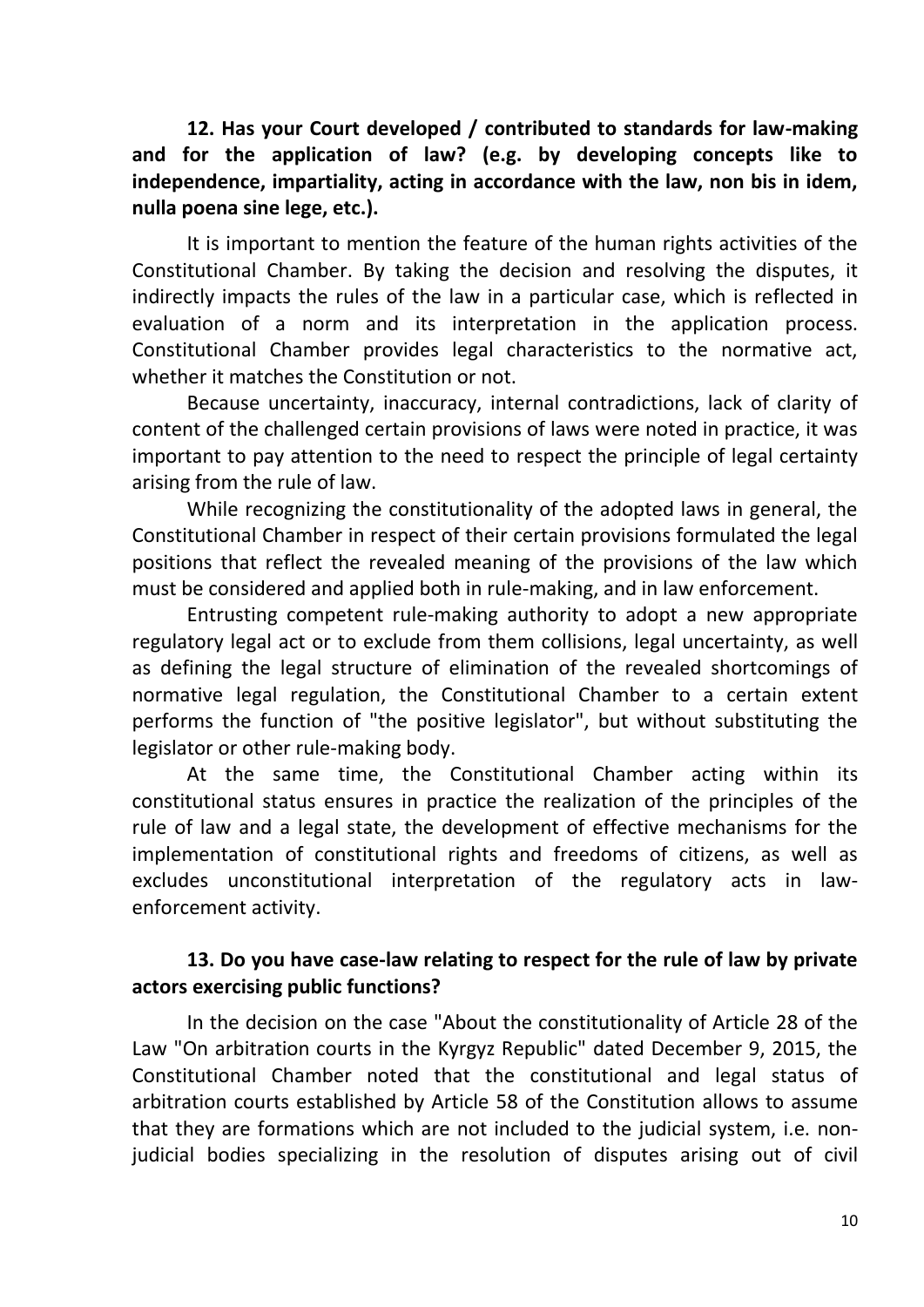relations only, and their authority, composition and activities are determined by law.

In this regard the Constitution admits the possibility of resolving civil disputes between individuals with the procedure of arbitration trial by arbitration courts which are acting as civil society institutions, endowed with publicly significant functions.

At the same time, the finality of the decision of the arbitration court and impossibility of its appeal, arise from the legal nature of the institution of arbitration courts, which are based on the principle of autonomy of will and freedom of the contract. Also, these provisions are some kind of result of the assumed liabilities under the arbitration agreement or the arbitration clause which is a constituent part of the contract.

It should be noted that the activities of the arbitration courts must be strictly defined by the law, and their decisions has to be based on the legislation, without allowing at the same time any derogation of the rights and freedoms of citizens.

# **14. Are public officials accountable for their actions, both in law and in practice? Are there problems with the scope of immunity for some officials, e.g. by preventing an effective fight against corruption? Do you have case-law related to the accountability of public officials for their actions?**

According to the legislation of the Kyrgyz Republic public officials for their illegal actions can be brought to administrative, civil and criminal liability. As for practice of Constitutional Chamber in particular on this issue, involvement of officials to responsibility for their illegal actions is not included into its powers. This is a prerogative of the general jurisdiction courts, in practice of which there are many cases of involvement of officials to the responsibility stipulated by the legislation.

It should be noted that inviolability of officials isn't an obstacle for fight against corruption and accountability in case of commission of illegal actions by them. It should be noted that immunity of officials is not an obstacle for fighting corruption and bringing to justice if they commit illegal acts.

For example, in its decision dated December 27, 2013 No. 17-P, the Constitutional Chamber has made very important explanations concerning content and meaning of the principle of the inviolability of judges and has specified that constitutionally fixed guarantee of independence and inviolability of judges can not be considered as a lack of responsibility of the judge and does not mean that the principle of equality of all before the law and court do not extend to them. If there are sufficient grounds and with observance of the procedures established in the legislation, a judge can be involved both to criminal, and to other responsibility. But any responsibility for his opinions or decisions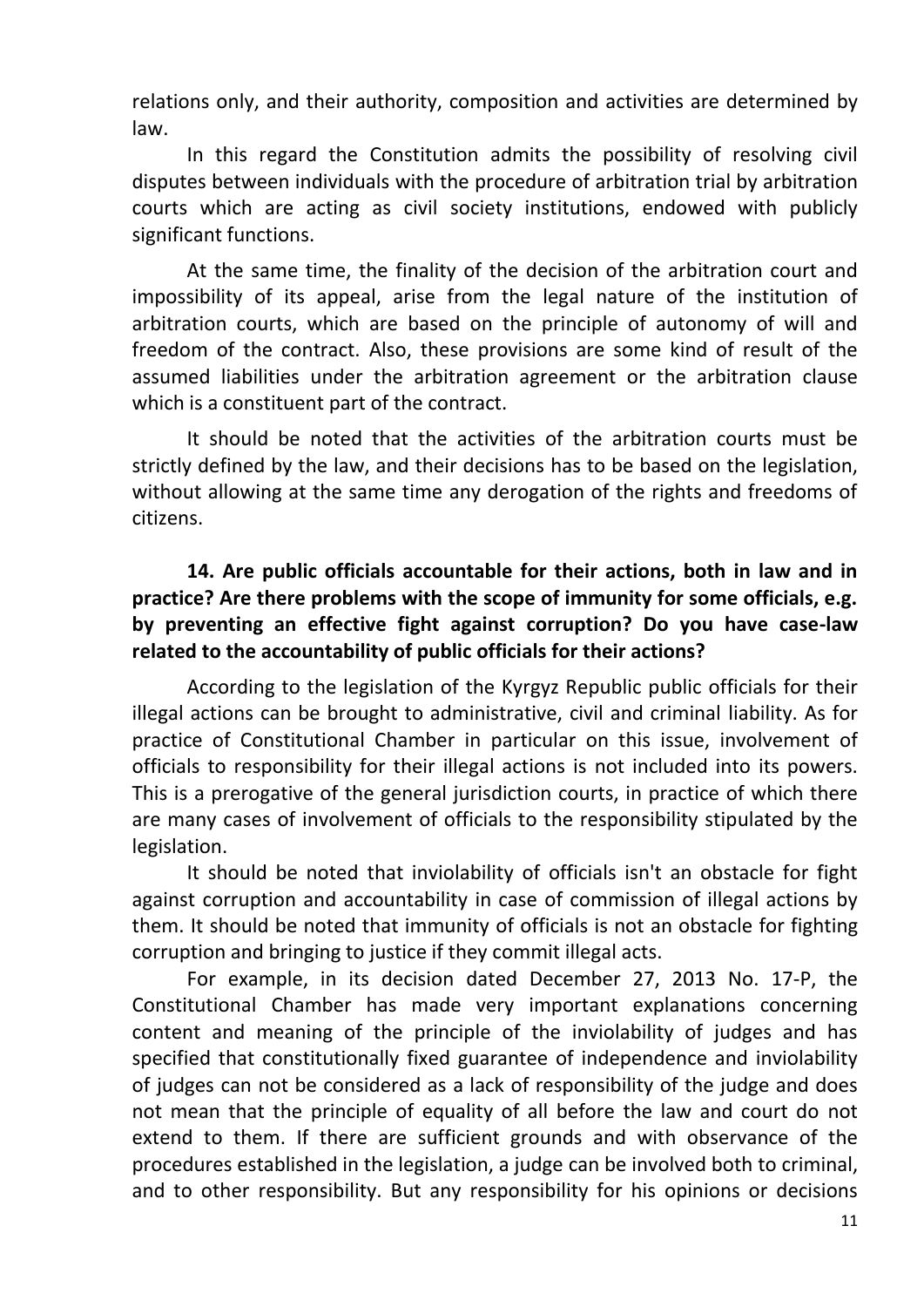expressed or made during justice implementation is excluded, if otherwise established by the court verdict.

In its decision, the Constitutional Chamber notes that initiation of criminal proceedings against a judge in accordance with the current legislation is not an intrusion into the activities and independence of the judges if there are reasonable suspicions of committing a crime.

Granting judicial immunity is an essential guarantee of exclusiveness and completeness of the judiciary. Judicial immunity consists of a set of rules exempting the judges from performing certain legal responsibilities and establishing special procedures for bringing them to justice in order to ensure the constitutional status and the proper performance of their functions.

At the same time immunity of judges is not absolute and can not be interpreted as an absolute obstacle. In particular, the judges are not immune to initiation of criminal proceedings and implementation of operational search activities in regard to them.

## **IV. The law and the individual**

# **15. Is there individual access to your Court (direct / indirect) against general acts / individual acts? Please briefly explain the modalities / procedures.**

Item 7 of Article 97 of the Constitution provides for the possibility of individual constitutional complaints, namely, according to it "everyone shall have the right to challenge the constitutionality of a law or another regulatory legal act in case he/she believes that these acts violate rights and freedoms recognized in the Constitution".

According to the Constitutional Law "On the Constitutional Chamber of the Supreme Court of the Kyrgyz Republic" (hereinafter - the Constitutional Law), the reason for consideration of a case in the Constitutional Chamber shall be an Appeal to the Constitutional Chamber in the form of presentment, petition or inquiry that meets the requirements of the Constitutional Law.

The ground for the consideration of a case shall be an uncertainty discovered in respect of concordance with the Constitution of a law, other normative regulatory act, and an international agreement which has not entered into force for the Kyrgyz Republic or a draft law on changes to the Constitution.

The procedure of Appeal to the Constitutional Chamber is indicated in the Constitutional Law and detailed in the Rules of Procedure of the Constitutional Chamber.

Thus, the Appeal (hereinafter - petition) to the Constitutional Chamber should correspond to the requirements envisaged in Constitutional Law. Petitions as well as materials attached thereto shall be submitted in the state (Kyrgyz) or the official (Russian) language.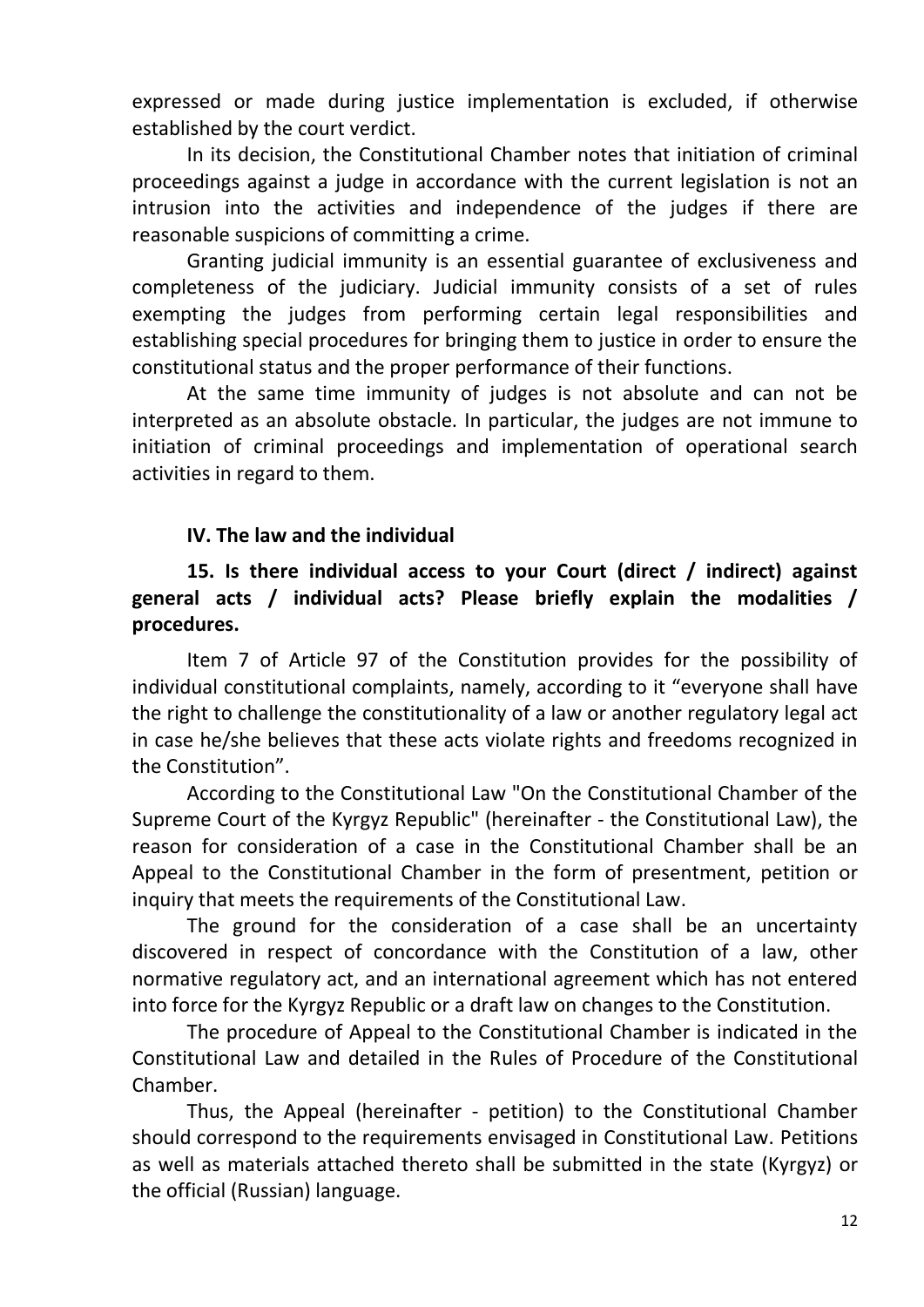The Chairman of the Constitutional Chamber shall hand over received petition to the panel of three judges of the Constitutional Chamber to decide on acceptance of petition for proceeding, such decision shall be made within thirty working days since the date of registration.

The examination of petition and documents attached thereto shall be entrusted to one judges of the panel. The ruling on acceptance of petition for proceedings or rejection thereof shall be adopted by the majority vote of the panel members.

In case of acceptance of petition for proceedings the judge to whom the examination was entrusted, hereinafter referred to as reporting judge, shall prepare the case for the sitting, in the event of rejection the materials are returned to the applicant.

A panel shall reject to accept the petition for proceeding:

- In the event that the petition in its format and content does not meet the requirements of the Constitutional Law;

- In the event that the petition was sent by a non-eligible agency or person (subject);

- In the event that the petition was submitted by a representative of a party, who does not have the powers to handle the case in the Constitutional Chamber or the representative is a person who is not envisaged in the Constitutional Law;

- In the event that the claim of the petition is not subject to the jurisdiction of the Constitutional Chamber;

- In the event that the constitutionality of the matter of the petition was verified by the Constitutional Chamber and a valid act of the Constitutional Chamber is available.

Cancellation or lapse of an act, the constitutionality of which is being contested, shall result in the refusal to accept the petition for proceeding in the Constitutional Chamber.

The decision on refusal to accept the petition for proceeding or the receipt thereof may be subject to appeal by the parties to the Constitutional Chamber. The Constitutional Chamber shall adopt a separate resolution on this matter.

The acceptance for proceeding of a petition on the constitutionality of international agreements which have not come into force for the Kyrgyz Republic shall result in the suspension of the process of entry into force of contested international agreements until the completion of case consideration in the Constitutional Chamber.

**16. Has your Court developed case-law concerning access to ordinary / lower courts (e.g. preconditions, including, costs, representation by a lawyer, time limits)?**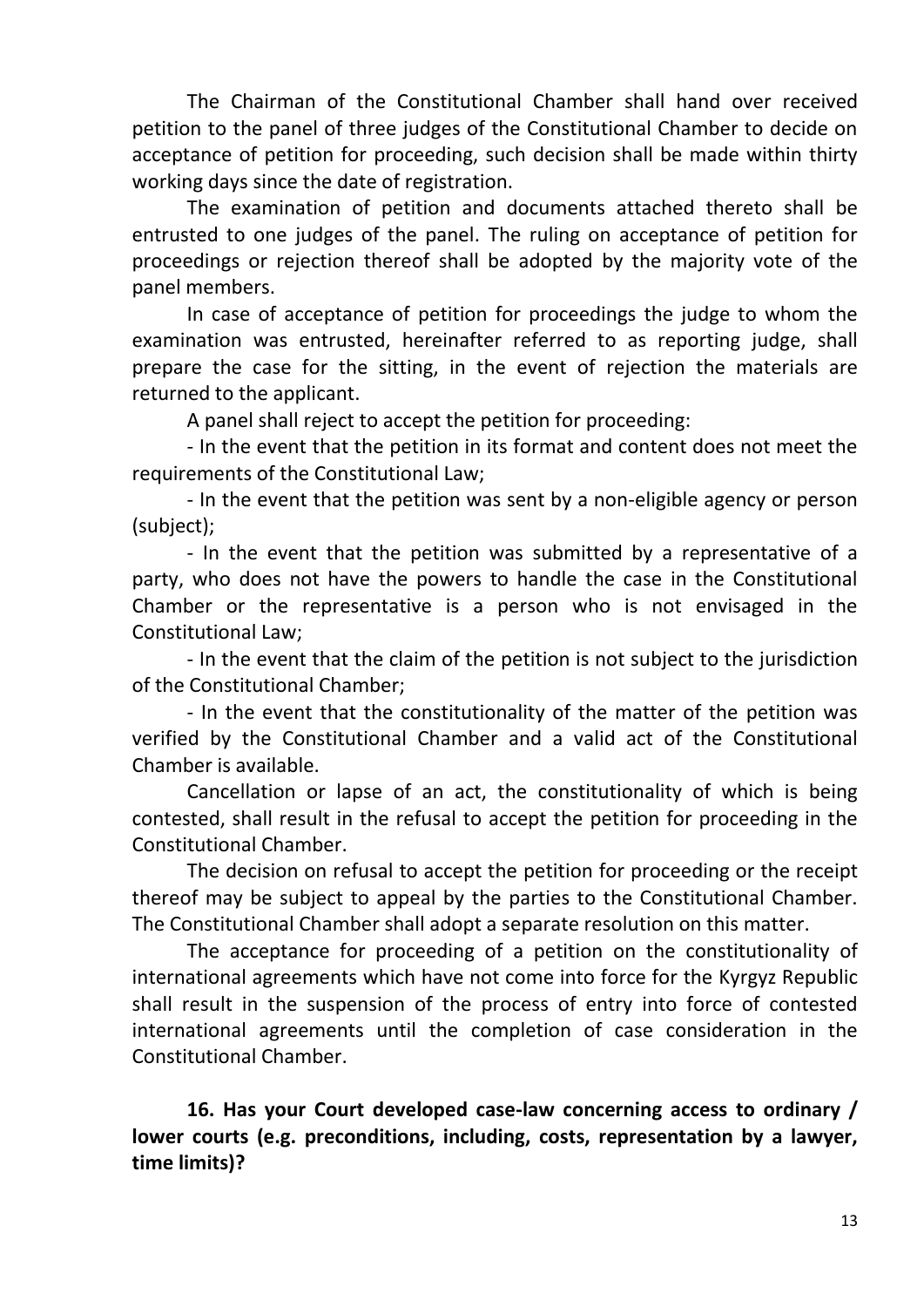The principle of ensuring access to justice has exclusive value, since all other principles of justice lose meaning if the right of citizens for access to justice is not provided and an opportunity to appeal to court in case of any legal dispute is not realized. The content of this principle is that the state organizes the implementation of the judiciary so that every citizen had an opportunity to appeal to the judicial authorities for protection of their violated rights.

For example, there is the decision of the Constitutional Chamber (dated December 19, 2014 №60-P), regarding regulatory provisions of the Criminal Procedure Code of the Kyrgyz Republic, which stipulate the ban on the appeal against the resolution of court of first instance concerning petitions of process participants, [applying,](http://www.multitran.ru/c/m.exe?t=7123485_1_2&ifp=1&s1=applying%20a%20measure%20of%20restraint) change or vacating of a measure of restraint.

In its decision, the Constitutional Chamber has noted that the ban specified in the Criminal Procedure Code does not mean impossibility of appeal in general, because the different understanding of the challenged legal provision would lead to a violation of the constitutional right to judicial protection.

Having subjected to a comprehensive analysis the specified regulatory provisions of the Criminal Procedure Code, the Constitutional Chamber has found that the legal regulation of procedure for appealing against resolutions of court of first instance specified in the challenged regulatory provisions has insufficiently clear character.

Inaccuracy and vagueness of the law give rise to the possibility of ambiguous interpretation and, consequently, arbitrary application of its provisions, and therefore, there was a contradictory law enforcement practice, when in some cases complaints against such resolutions are considered, and in other cases are left without consideration

In this regard, the Constitutional Chamber has specified to the legislator on the need to take timely measures for creation of appropriate procedural mechanisms which would allow citizens, whose rights and freedoms have been violated, to achieve their real protection, using all methods that are not prohibited by law

# **17. Has your Court developed case-law on other individual rights related to the rule of law?**

Analysis of the decisions of the Constitutional Chamber shows that its attention was also focused on the various issues of the rights and freedoms of citizens.

In the report of the Venice Commission about the rule of law (CDL-AD (2011) 003) it was noted that respect for the rule of law and respect for human rights are not necessarily synonymous. However, there is a great deal of overlap between the two concepts and many rights enshrined in documents such as the ECHR also expressly or impliedly refer to the rule of law.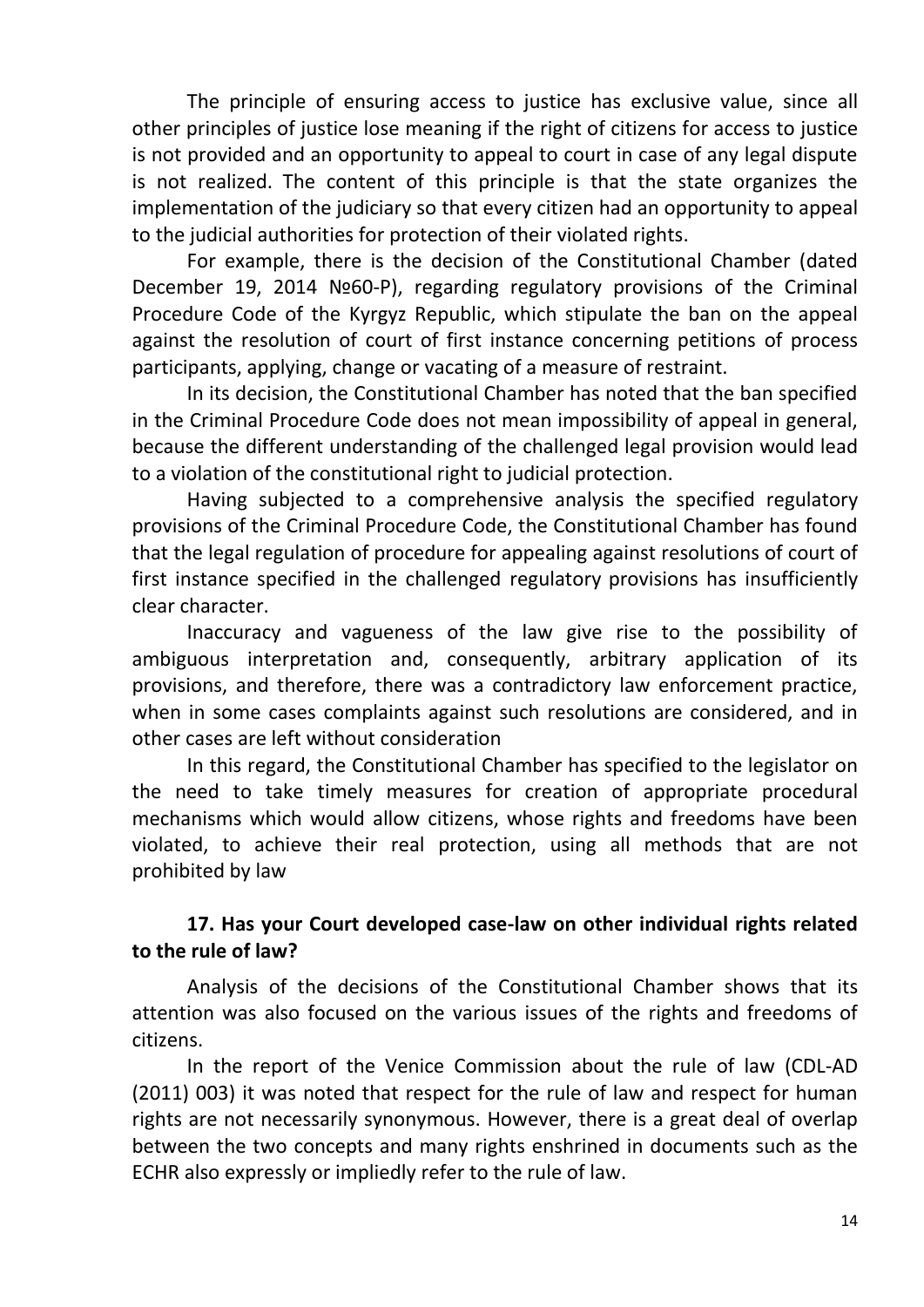The rights most obviously connected to the rule of law include: the right of access to justice, the right to a legally competent judge, the right to be heard, inadmissibility of double jeopardy (*ne bis in idem*), the legal principle that measures which impose a burden should not have retroactive effects, the right to an effective remedy for any arguable claim, anyone accused of a crime is presumed innocent until proved guilty, and the right to a fair trial.

In this connection, we will cite as an example the following decision of the Constitutional Chamber (dated May 7, 2014 No. 28-P) which concerns the principle *ne bis in idem*.

According to the Constitution no one shall be twice held legally responsible for the same offense.

Constitutional Chamber in its decision noted that this constitutional principle is applied only in case the person has been brought to legal liability and the legal act of a court or other authorized body has gained final character.

By this principle, first of all, the impossibility of revision of the judicial act in relation to the convicted is ensured, that he will not be exposed to new criminal prosecution, recognition as a guilty person and condemnation for the same offense. Such approach allows expanding the scope of the law, covering by it to some extent administrative legal proceedings also.

The main condition for the implementation of the right not to be recondemned for the same crime is the identity (sameness) of offense which is newly imputed to a person with the offense for which he has already been acquitted or convicted.

At the same time it should be noted that when assessing the two crimes as identical, it is necessary to distinguish them not only according to the denomination of offenses, but also, that is the most important - according to their nature and purpose, and whether these offenses have the same essential elements.

In this regard, the provision of the Constitution, providing for the inadmissibility of double jeopardy (*ne bis in idem*) should be considered only within the framework of one type of legal liability.

Thus, involvement of the person to criminal liability and administrative responsibility is not contrary to the constitutional provisions of the impossibility of bringing the person to legal responsibility for the same offense due to the nonidentity of evidences (elements) of the specified offenses.

# **18. Is the rule of law used as a general concept in the absence of specific fundamental rights or guarantees in the text of the Constitution in your country?**

In Kyrgyz Republic rights and freedoms established in the Constitution are not exhaustive and must not be interpreted as denial or derogation of other